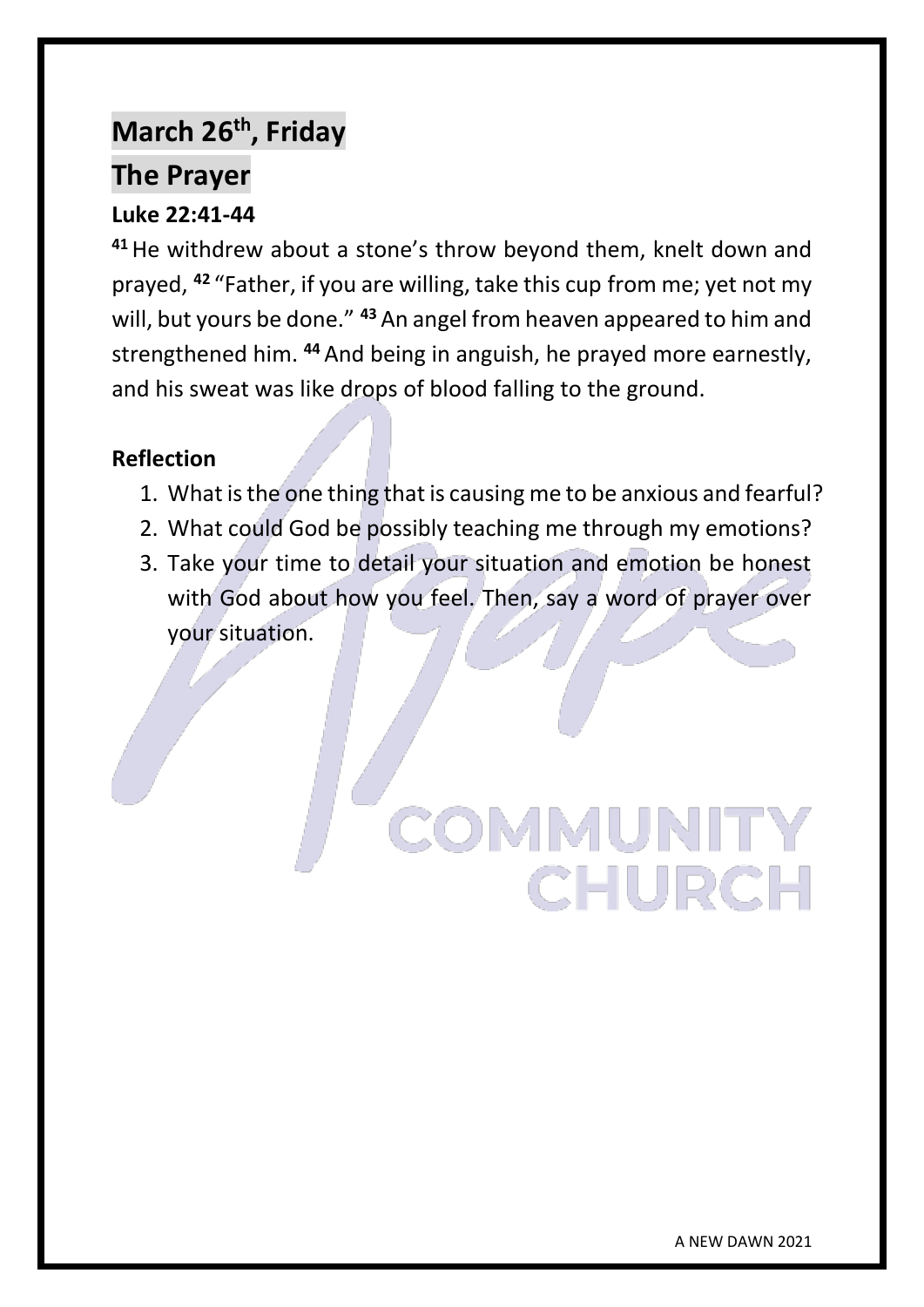# **March 27th, Saturday**

# **The Arrest**

# **Luke 22:47-62**

**<sup>47</sup>**While he was still speaking a crowd came up, and the man who was called Judas, one of the Twelve, was leading them. He approached Jesus to kiss him, **<sup>48</sup>** but Jesus asked him, "Judas, are you betraying the Son of Man with a kiss?" **<sup>49</sup>** When Jesus' followers saw what was going to happen, they said, "Lord, should we strike with our swords?" **<sup>50</sup>** And one of them struck the servant of the high priest, cutting off his right ear. **<sup>51</sup>** But Jesus answered, "No more of this!" And he touched the man's ear and healed him. **<sup>52</sup>** Then Jesus said to the chief priests, the officers of the temple guard, and the elders, who had come for him, "Am I leading a rebellion, that you have come with swords and clubs? **<sup>53</sup>** Every day I was with you in the temple courts, and you did not lay a hand on me. But this is your hour—when darkness reigns."

> OMMUNITY **CHURCH**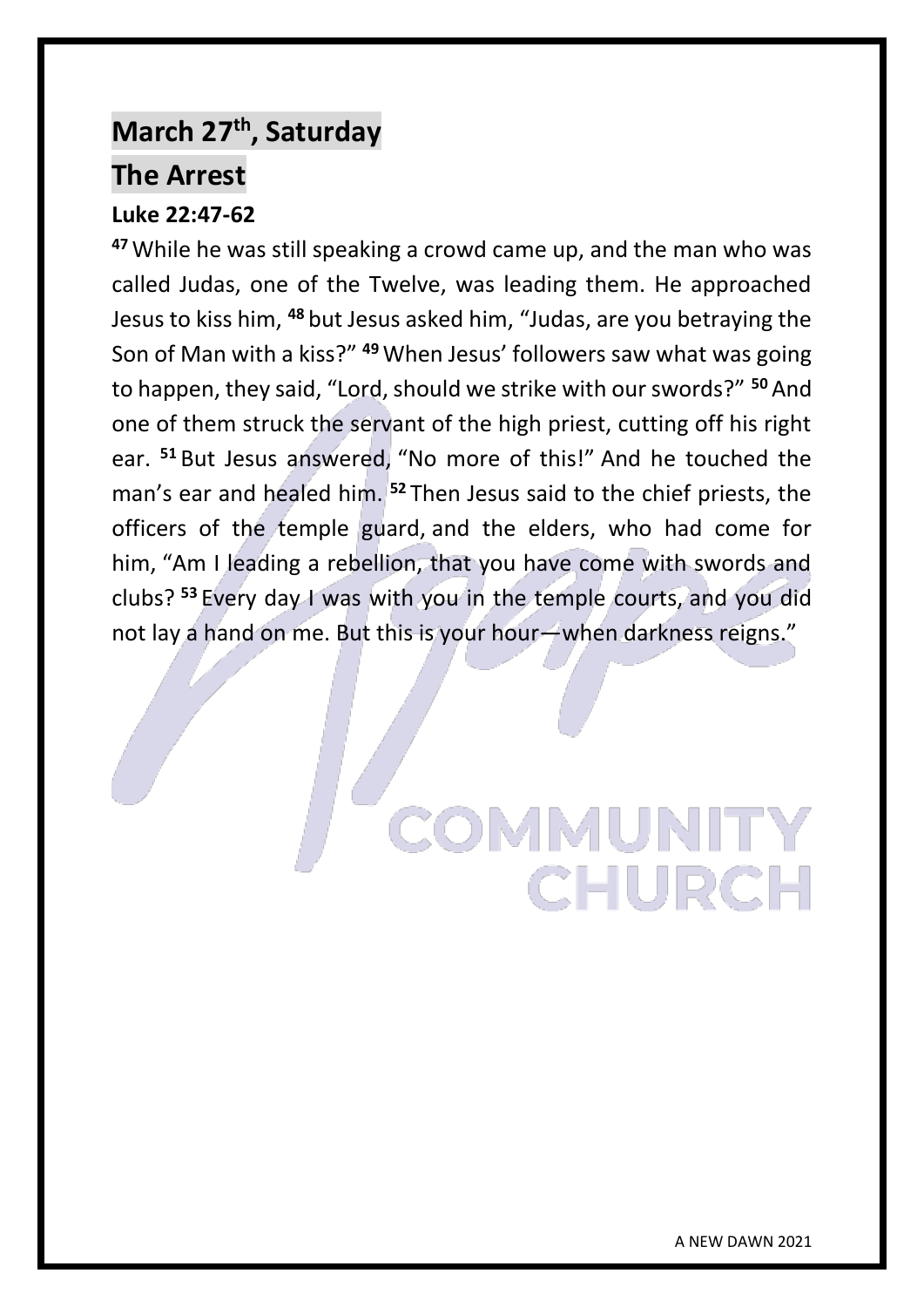**<sup>54</sup>** Then seizing him, they led him away and took him into the house of the high priest. Peter followed at a distance. **<sup>55</sup>** And when some there had kindled a fire in the middle of the courtyard and had sat down together, Peter sat down with them. **<sup>56</sup>** A servant girl saw him seated there in the firelight. She looked closely at him and said, "This man was with him." **<sup>57</sup>** But he denied it. "Woman, I don't know him," he said. **<sup>58</sup>** A little later someone else saw him and said, "You also are one of them." "Man, I am not!" Peter replied. **<sup>59</sup>** About an hour later another asserted, "Certainly this fellow was with him, for he is a Galilean." **<sup>60</sup>** Peter replied, "Man, I don't know what you're talking about!" Just as he was speaking, the rooster crowed. **<sup>61</sup>** The Lord turned and looked straight at Peter. Then Peter remembered the word the Lord had spoken to him: "Before the rooster crows today, you will disown me three times." **<sup>62</sup>** And he went outside and wept bitterly.

#### **Reflection**

- 1. Why is it so hard to forgive someone who has wronged us?
- 2. Is there someone whom I need to extend forgiveness to?
- 3. Take a moment to clench your first. Imagine all the pain and bitterness is now within your palm. Take a few deep breath and slowly open your palm as an act of release.

CHURCI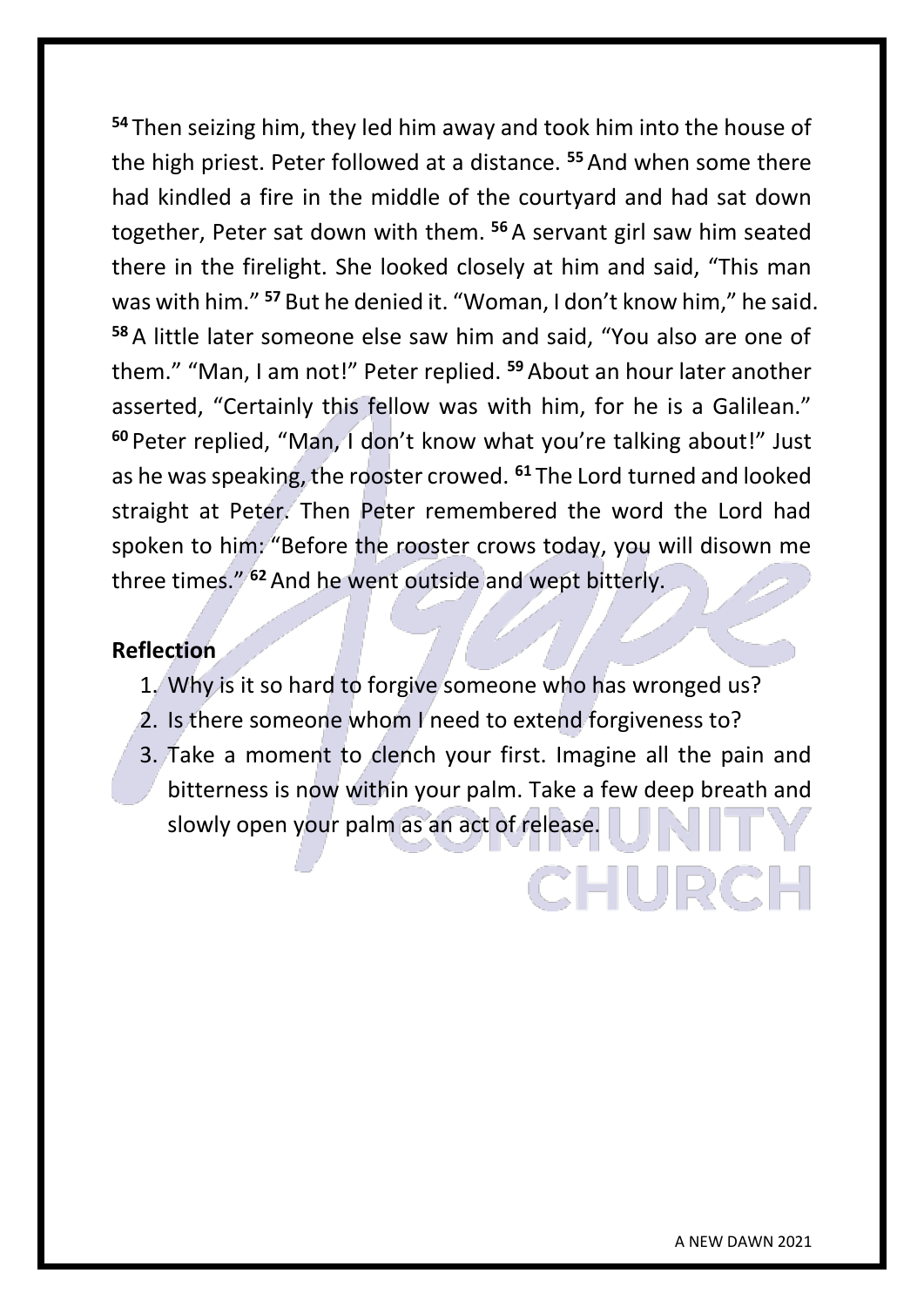# **March 28th, Sunday The Trial**

# **Luke 23:1-25** Then the whole assembly rose and led him off to Pilate.  $2$  And they began to accuse him, saying, "We have found this man subverting our nation. He opposes payment of taxes to Caesar and claims to be Messiah, a king."<sup>3</sup> So Pilate asked Jesus, "Are you the king of the Jews?" "You have said so," Jesus replied.  $4$  Then Pilate announced to the chief priests and the crowd, "I find no basis for a charge against this man." <sup>5</sup> But they insisted, "He stirs up the people all over Judea by his teaching. He started in Galilee and has come all the way here." <sup>6</sup>On hearing this, Pilate asked if the man was a Galilean. <sup>7</sup> When he learned that Jesus was under Herod's jurisdiction, he sent him to Herod, who was also in Jerusalem at that time. <sup>8</sup> When Herod saw Jesus, he was greatly pleased, because for a long time he had been wanting to see him. From what he had heard about him, he hoped to see him perform a sign of some sort.  $9$  He plied him with many questions, but Jesus gave him no answer. <sup>10</sup> The chief priests and the teachers of the law were standing there, vehemently accusing him. <sup>11</sup> Then Herod and his soldiers ridiculed and mocked him. Dressing him in an elegant robe, they sent him back to Pilate.CHURCI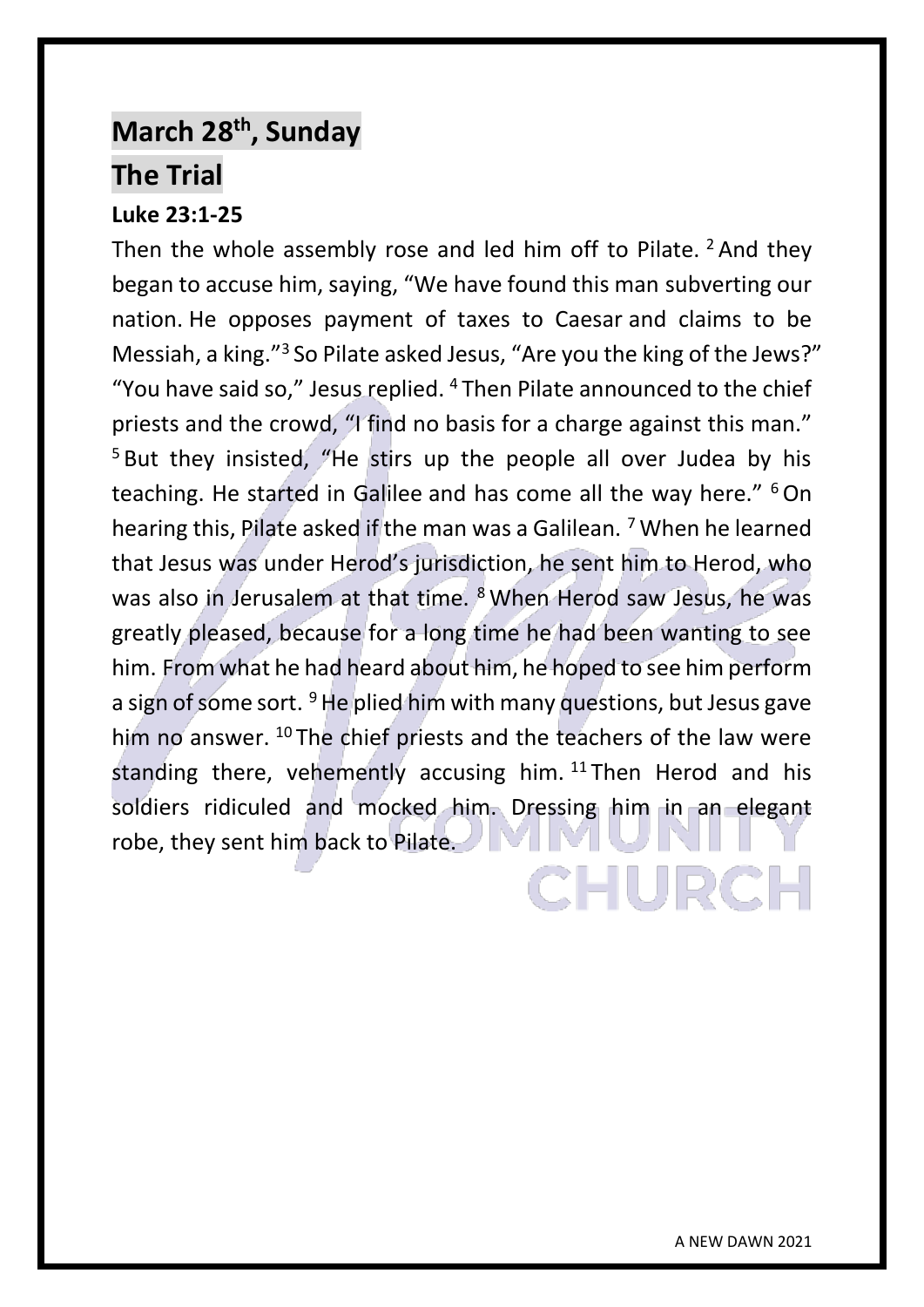$12$  That day Herod and Pilate became friends—before this they had been enemies. <sup>13</sup> Pilate called together the chief priests, the rulers and the people, <sup>14</sup> and said to them. "You brought me this man as one who was inciting the people to rebellion. I have examined him in your presence and have found no basis for your charges against him. <sup>15</sup> Neither has Herod, for he sent him back to us; as you can see, he has done nothing to deserve death.<sup>16</sup> Therefore, I will punish him and then release him." [17] 18 But the whole crowd shouted, "Away with this man! Release Barabbas to us!" <sup>19</sup> (Barabbas had been thrown into prison for an insurrection in the city, and for murder.)  $20$  Wanting to release Jesus, Pilate appealed to them again.  $21$  But they kept shouting, "Crucify him! Crucify him!" <sup>22</sup> For the third time he spoke to them: "Why? What crime has this man committed? I have found in him no grounds for the death penalty. Therefore I will have him punished and then release him." <sup>23</sup> But with loud shouts they insistently demanded that he be crucified, and their shouts prevailed.  $24$  So Pilate decided to grant their demand.  $25$  He released the man who had been thrown into prison for insurrection and murder, the one they asked for, and surrendered Jesus to their will.

- 1. Think of a time where you were treated unfairly, how did you respond?
- 2. Looking back at the situation now, would you have choose to respond differently?
- 3. What is one step I can take to act more justly?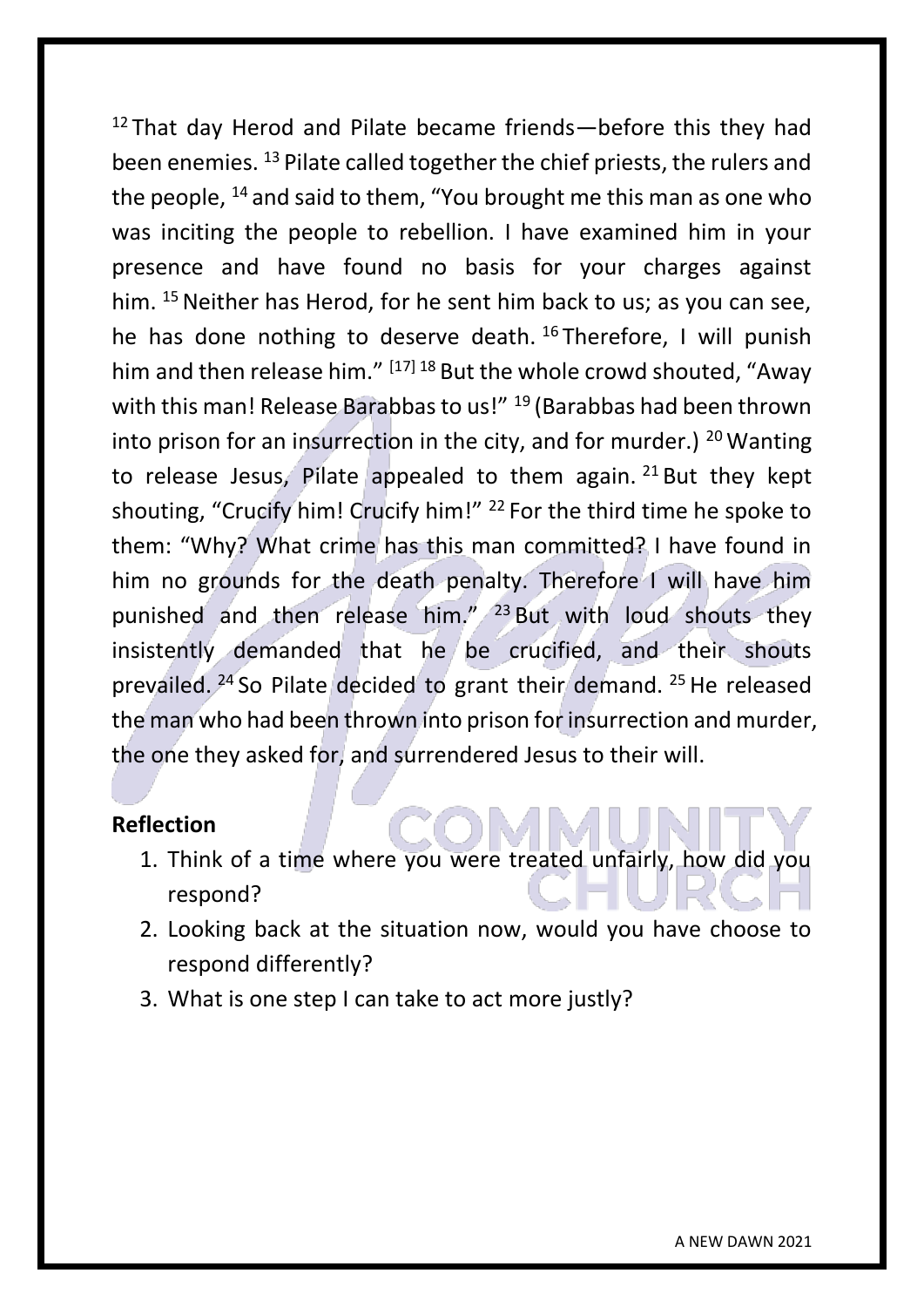# **March 29th, Monday**

# **The Scourge**

# **John 19:1**

Then Pilate took Jesus and had him flogged.

- 1. Why do you think God allow us to experience and go through pain?
- 2. Are you currently experiencing any form of physical pain or illness? Do you know someone who perhaps is suffering from physical pain or illness?
- 3. Write/send a word of encouragement to the person.

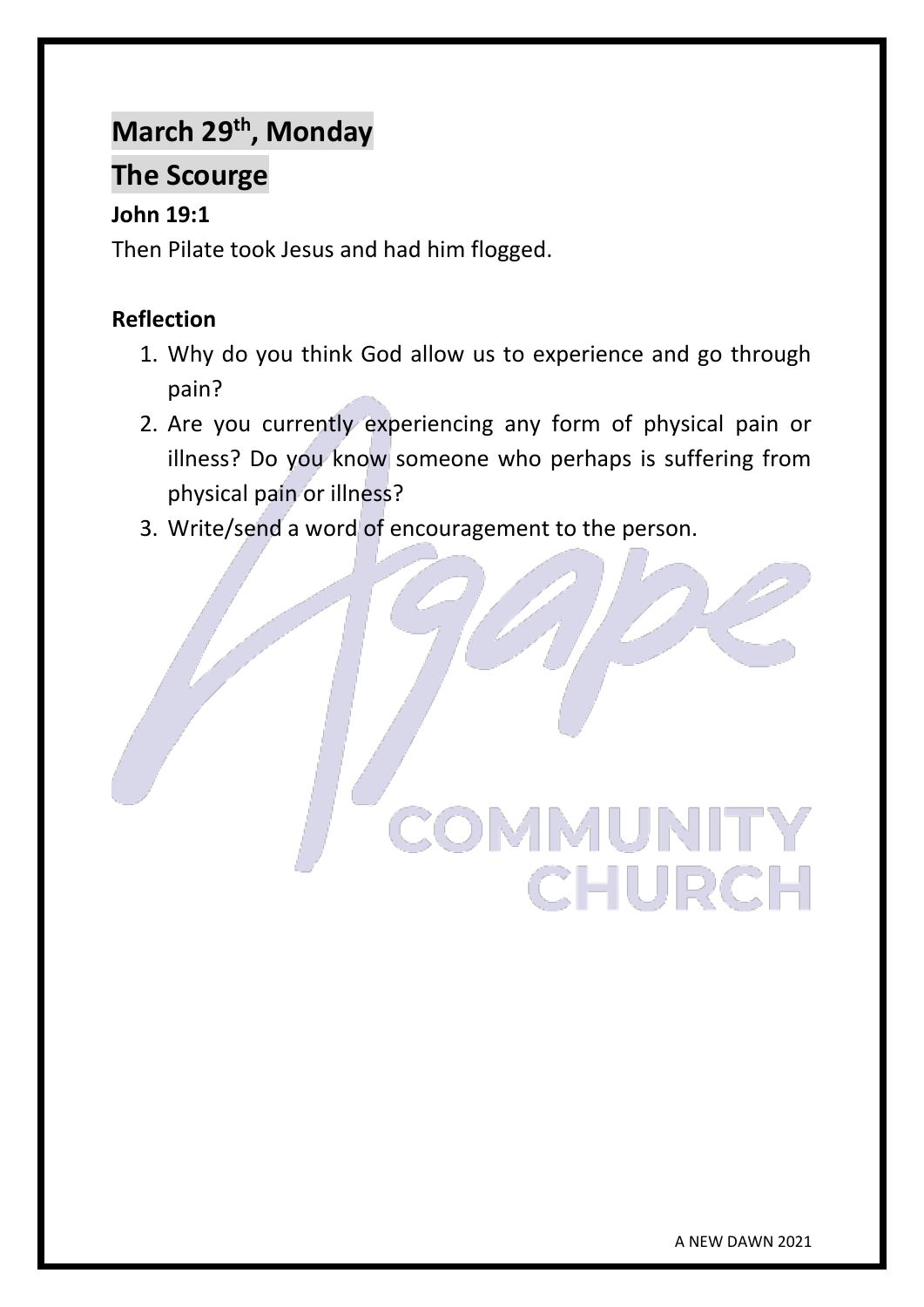# **March 30th, Tuesday The Humiliation**

## **Matthew 27:27-31**

**<sup>27</sup>** Then the governor's soldiers took Jesus into the Praetorium and gathered the whole company of soldiers around him. **<sup>28</sup>** They stripped him and put a scarlet robe on him, **<sup>29</sup>** and then twisted together a crown of thorns and set it on his head. They put a staff in his right hand. Then they knelt in front of him and mocked him. "Hail, king of the Jews!" they said. **<sup>30</sup>** They spit on him, and took the staff and struck him on the head again and again. **<sup>31</sup>** After they had mocked him, they took off the robe and put his own clothes on him. Then they led him away to crucify him.

#### **Reflection**

- 1. Why do you think Christians are always on the receiving end of attacks and abuses?
- 2. Should we take a stand or just ignore? On what basis is it right to defend ourselves?

COMMUNI

CHURCH

3. How can I represent Jesus in my sphere of influence?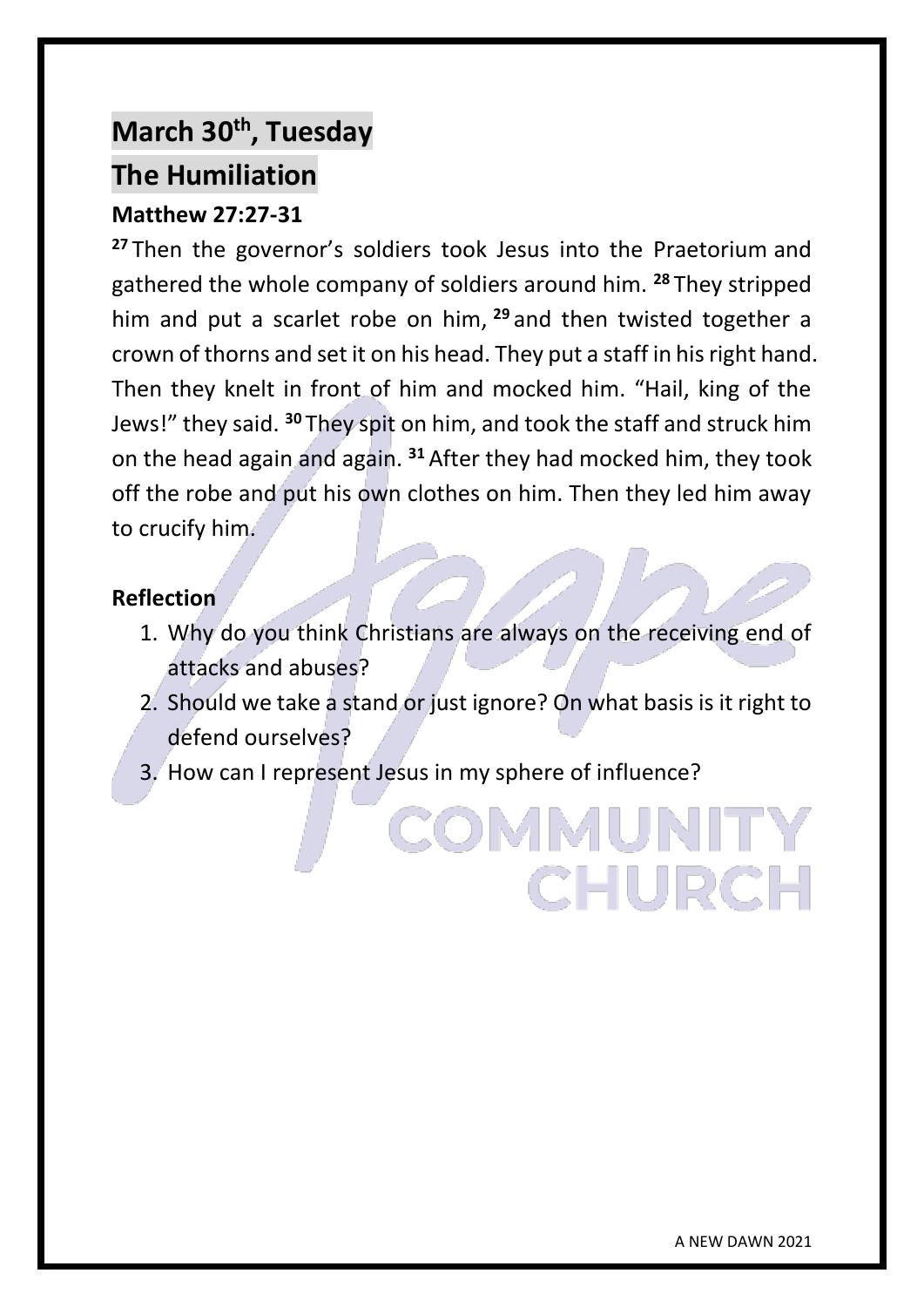# **March 31st, Wednesday**

# **The Journey**

# **John 19:16-17**

**<sup>16</sup>** Finally Pilate handed him over to them to be crucified. So the soldiers took charge of Jesus. **<sup>17</sup>** Carrying his own cross, he went out to the place of the Skull (which in Aramaic is called Golgotha).

# **Reflection**

- 1. When you think of the word "endurance", what is the first thing that comes to your mind?
- 2. Is there an area in my life that I find it hard to trust God in the process?
- 3. Just as how Jesus carried the cross all the way to Calvary, how does that inspire me to endure and do the same?

# **COMMUNITY CHURCH**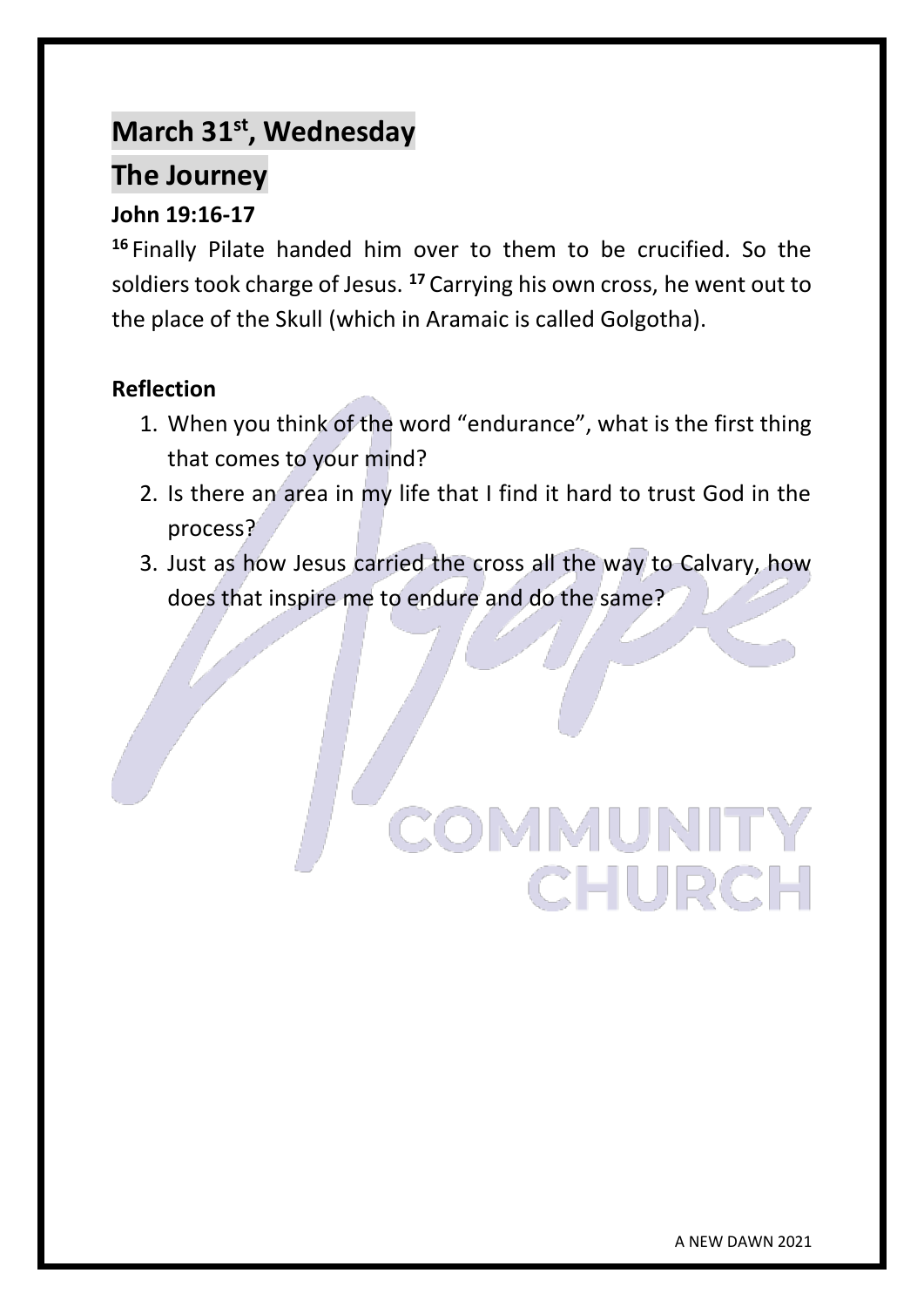# **April 1st, Thursday The Crucifixion**

## **Luke 23:32-43**

 $32$  Two other men, both criminals, were also led out with him to be executed. 33 When they came to the place called the Skull, they crucified him there, along with the criminals—one on his right, the other on his left. <sup>34</sup> Jesus said, "Father, forgive them, for they do not know what they are doing." And they divided up his clothes by casting lots.<sup>35</sup> The people stood watching, and the rulers even sneered at him. They said, "He saved others; let him save himself if he is God's Messiah, the Chosen One." <sup>36</sup> The soldiers also came up and mocked him. They offered him wine vinegar <sup>37</sup> and said, "If you are the king of the Jews, save yourself." <sup>38</sup> There was a written notice above him, which read: this is the king of the Jews.  $39$  One of the criminals who hung there hurled insults at him: "Aren't you the Messiah? Save yourself and us!" <sup>40</sup> But the other criminal rebuked him. "Don't you fear God," he said, "since you are under the same sentence? <sup>41</sup> We are punished justly, for we are getting what our deeds deserve. But this man has done nothing wrong." <sup>42</sup> Then he said, "Jesus, remember me when you come into your kingdom. <sup>43</sup> Jesus answered him, "Truly I tell you, today you will be with me in paradise."

#### **Reflection**

- 1. List the one thing God is calling you to sacrifice to bless others.
- 2. Who can I show love and kindness to this Easter?
- 3. Write down one act of kindness and commit to see it through.

**CHURGI**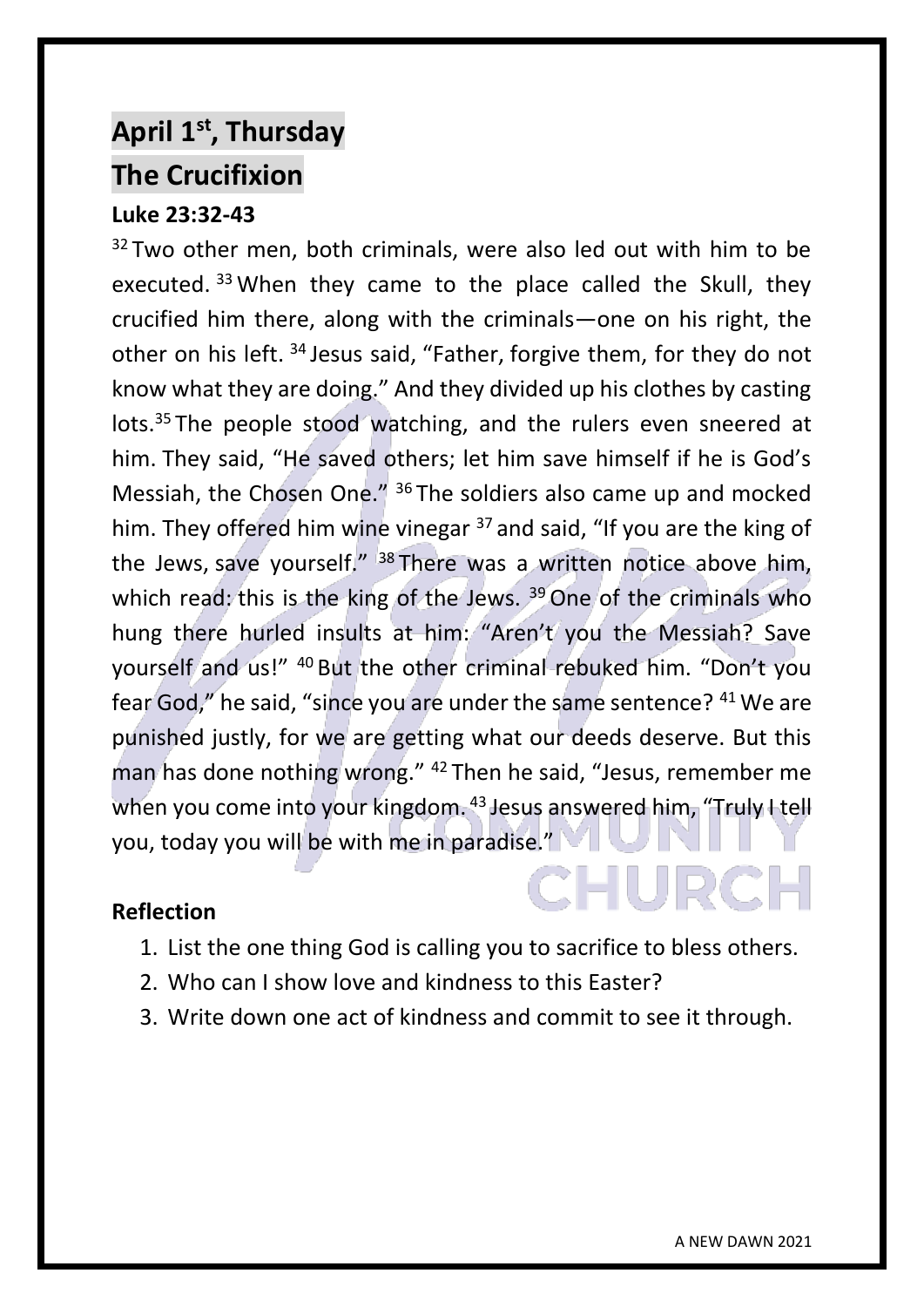# **April 2nd, Friday The Death**

## **Luke 23:44-49**

**<sup>44</sup>** It was now about noon, and darkness came over the whole land until three in the afternoon, **<sup>45</sup>** for the sun stopped shining. And the curtain of the temple was torn in two. **<sup>46</sup>** Jesus called out with a loud voice, "Father, into your hands I commit my spirit." When he had said this, he breathed his last. **<sup>47</sup>** The centurion, seeing what had happened, praised God and said, "Surely this was a righteous man." **<sup>48</sup>** When all the people who had gathered to witness this sight saw what took place, they beat their breasts and went away. **<sup>49</sup>** But all those who knew him, including the women who had followed him from Galilee, stood at a distance, watching these things.

- 1. When the curtain of the temple was torn in two, it symbolized that the death of Jesus was the atonement for our sins and now reconciliation between God and men was made possible. How does that change the way we come before God?
- 2. What does true worship look like to you?
- 3. How can I incorporate worship into my daily life? Set aside time now and immerse in worship.-IUDC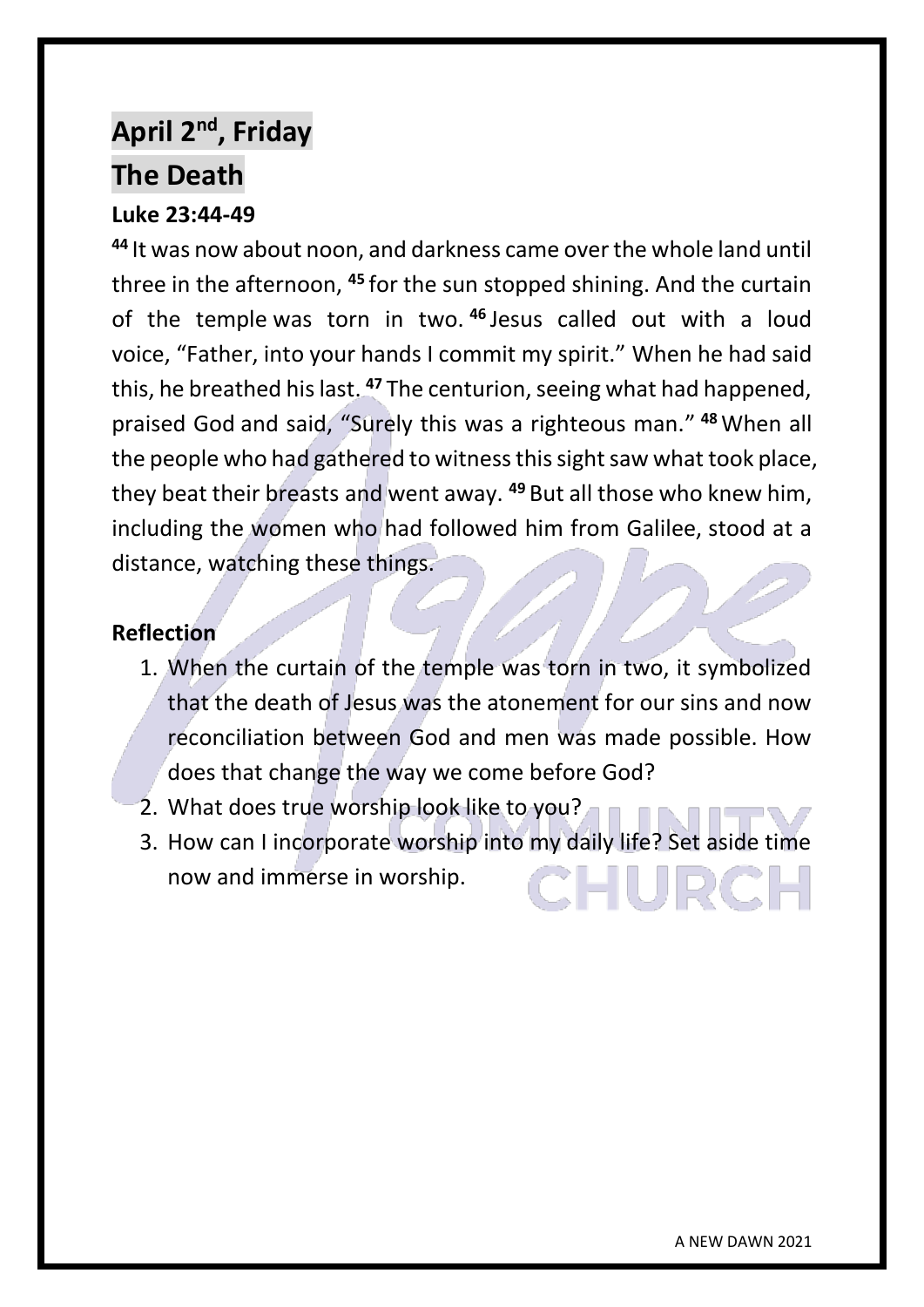# **April 3rd, Saturday The Burial**

### **Luke 23:50-56**

**<sup>50</sup>**Now there was a man named Joseph, a member of the Council, a good and upright man, **<sup>51</sup>** who had not consented to their decision and action. He came from the Judean town of Arimathea, and he himself was waiting for the kingdom of God. **<sup>52</sup>**Going to Pilate, he asked for Jesus' body. **<sup>53</sup>** Then he took it down, wrapped it in linen cloth and placed it in a tomb cut in the rock, one in which no one had yet been laid. **<sup>54</sup>** It was Preparation Day, and the Sabbath was about to begin. **<sup>55</sup>** The women who had come with Jesus from Galilee followed Joseph and saw the tomb and how his body was laid in it. **<sup>56</sup>** Then they went home and prepared spices and perfumes. But they rested on the Sabbath in obedience to the commandment.

#### **Reflection**

- 1. What does silence indicate or mean to me this season?
- 2. What can I do when God seems silent?
- 3. Write down someone whom would be willing to journey alongside you. **COMMUNIT**

**CHURCH**